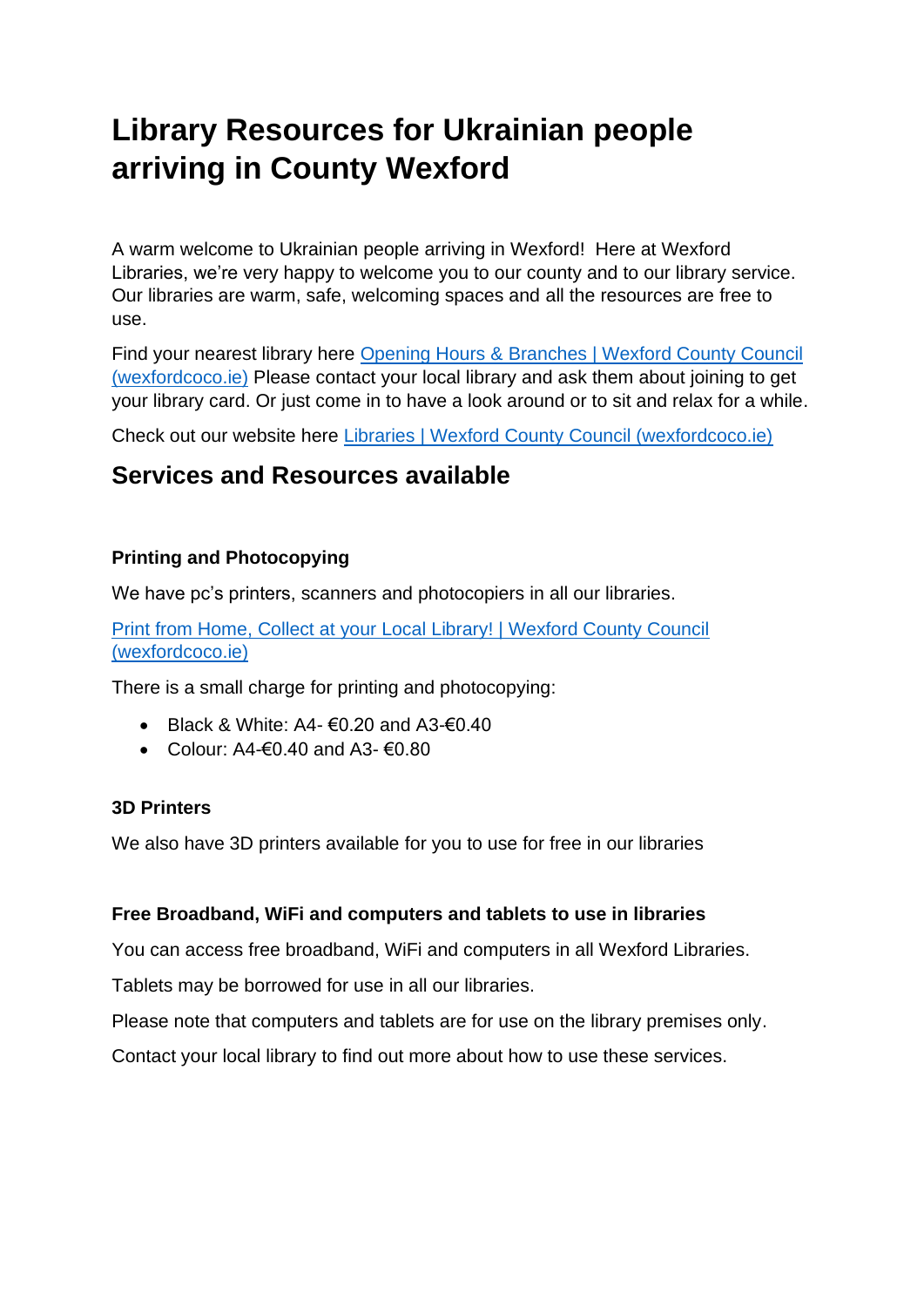# **Learning English**

We have online English-language lessons from Beginner to Advanced level at Learn a Language - [Transparent Language Online | Wexford County Council](https://www.wexfordcoco.ie/libraries/ebooks-and-eresources/learn-a-language-transparent-language-online)  [\(wexfordcoco.ie\)](https://www.wexfordcoco.ie/libraries/ebooks-and-eresources/learn-a-language-transparent-language-online)

#### **Borrowing books and resources**

You can borrow books, audiobooks, DVDs, music CDs, computer games and more from our libraries. We're ordering Ukrainian-language books for all age groups, from children to adult and Ukrainian/English and English/Ukrainian dictionaries, plus Ukrainian phrasebooks.

# **Sensory Toys and Assistive Resources**

You can borrow and access items and apps for children and young people with additional needs from all our libraries . Resources can be seen here [Sensory-Toys-](https://www.wexfordcoco.ie/sites/default/files/content/Sensory-Toys-Catalogue-FINAL-compressed-Dec21.pdf)[Catalogue-FINAL-compressed-Dec21.pdf \(wexfordcoco.ie\)](https://www.wexfordcoco.ie/sites/default/files/content/Sensory-Toys-Catalogue-FINAL-compressed-Dec21.pdf)

#### **Online resources**

We have a large selection of online resources eBooks and eResources | Wexford [County Council \(wexfordcoco.ie\)](https://www.wexfordcoco.ie/libraries/ebooks-and-eresources) that you can access anywhere, at any time, on any device, and all for free. All you need is your library card.

#### **Online books, magazines and newspapers**

- [Borrowbox](https://www.dublincity.ie/residential/libraries/using-your-library/eresources#borro) has a great range of digital books and digital audiobooks, including a small selection of Russian-language titles, mostly suited to teenagers and children. We hope to have a selection of Ukrainian-language titles shortly
- [PressReader](https://www.dublincity.ie/residential/libraries/using-your-library/eresources#pressreader) has 1,000s of newspapers and magazines including a selection of Ukrainian and Russian language publications.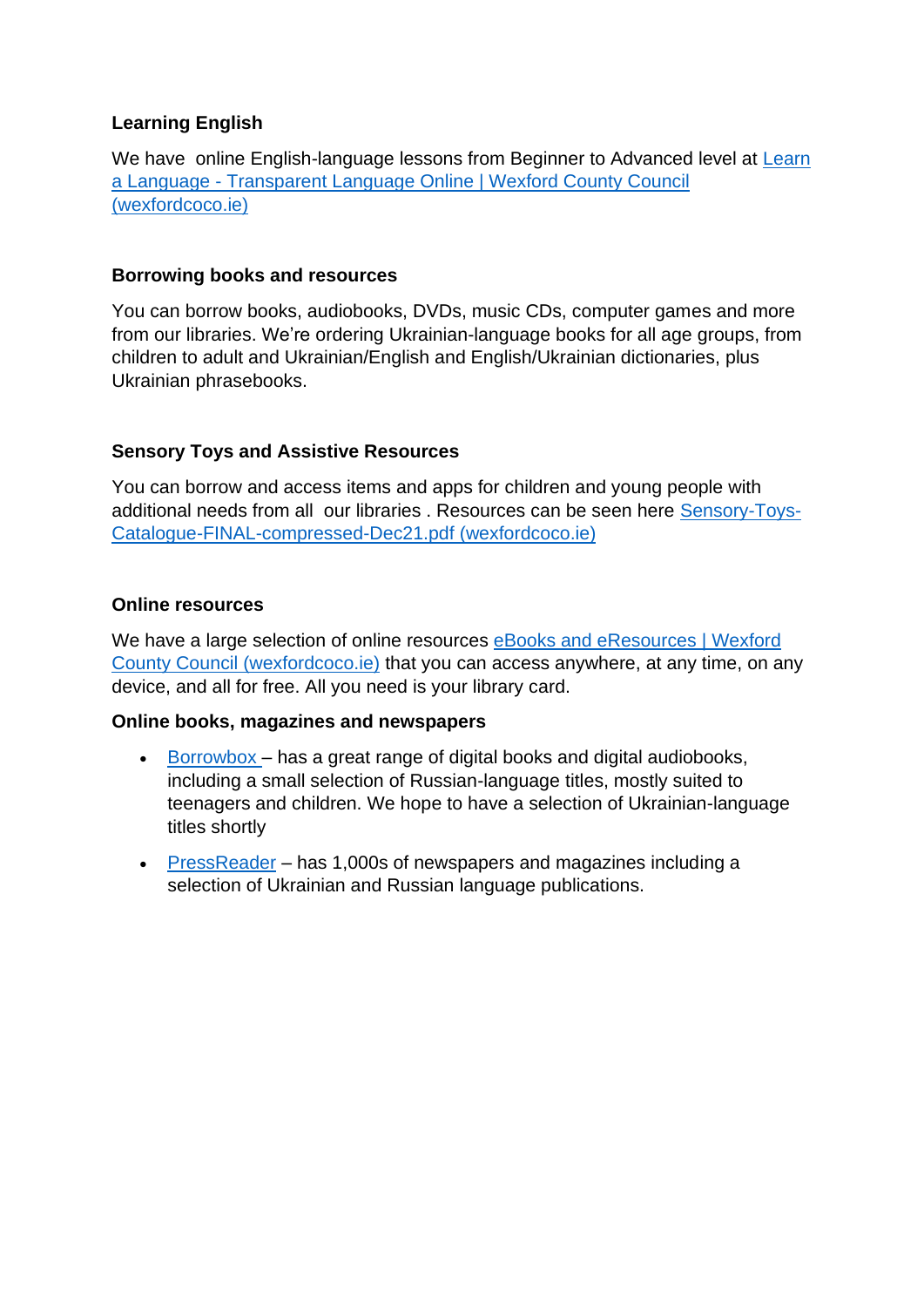# **Online Courses**

Log on to the [Universal Class website](http://lgma.universalclass.com/register.htm) and use your library card number to register for a free account

Access over 500 courses available with tutors who will oversee your learning. Learn with engaging video-based lessons, graded tests and certificates of achievement. Topics include:

- Crafts and Hobbies
- Computer Training
- Parenting and Family
- Self-help

**What do I need?** All you need is your library card number.

#### **Events and activities and other resources**

We have lots of free events and activities in our libraries and online, and you're very welcome to join us for them all. We also offer

- Study spaces
- Parent, baby and toddler groups for rhymes and stories
- Book clubs for children and adults

# **Meeting Spaces**

Some of our branches also have free spaces that you can book for meetings and groups. Contact your nearest library to find out more.

# **Work support**

We offer an area to research, work and learn new skills in Wexford Town Library area with free onsite access to lots of databases with information on businesses, services and markets. You can find information on getting a job, setting up a business and much more. [Work Matters | Wexford County Council \(wexfordcoco.ie\)](https://www.wexfordcoco.ie/libraries/more-library-services/work-matters)